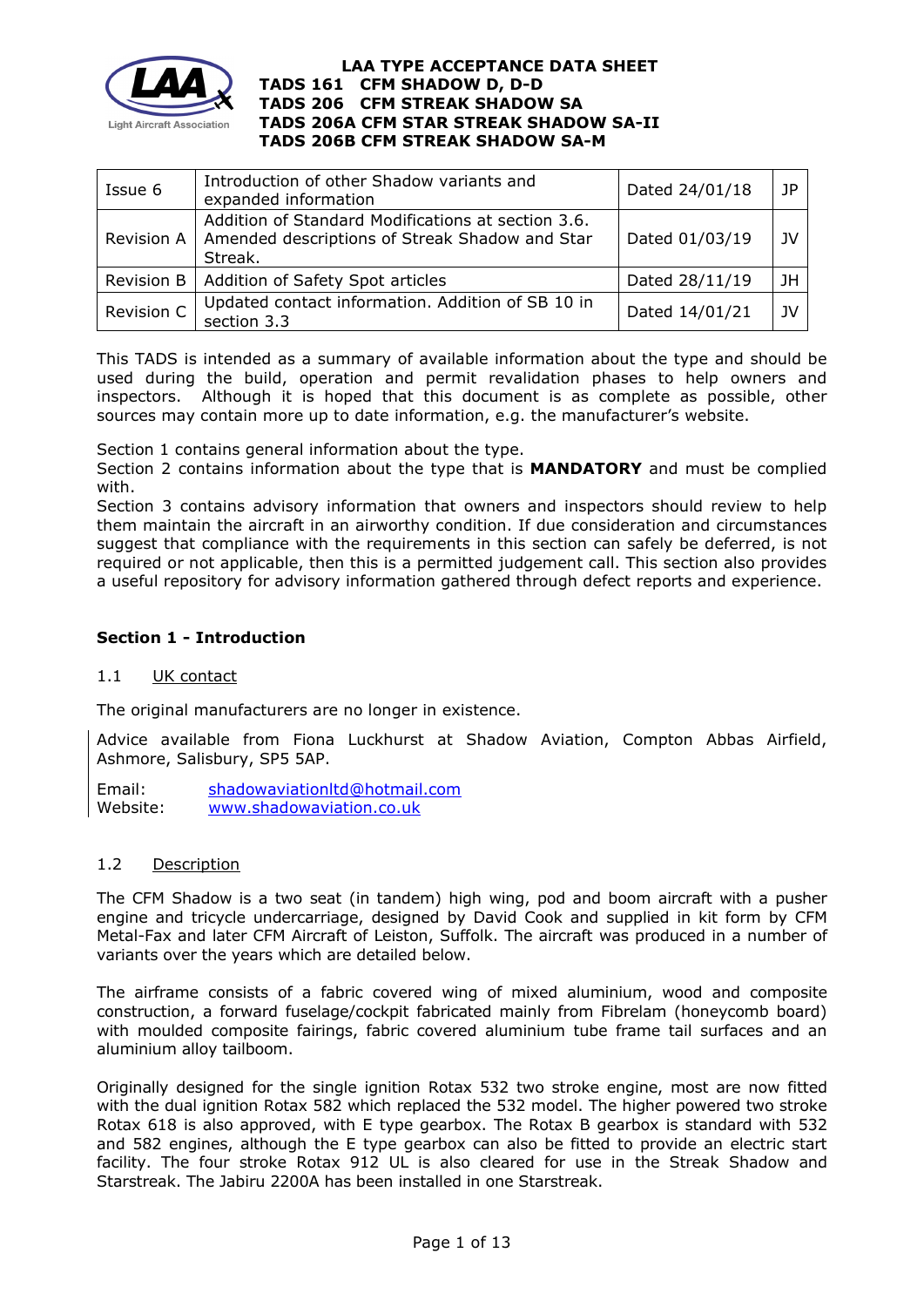

Any Shadow Series D or Streak Shadow can be converted to an SSDR (single-seat de-regulated microlight) with an MTWA of 300 kg. Some aircraft can be cleared as an SSDR at a higher MTWA if that were cleared as single seaters at a higher MTWA before the microlight definitions changed under grandfather rights (e.g. the Streak Shadow Series M) allowing a greater payload to be carried.

Various manufacturers' propellers have been installed on the LAA Shadow fleet including Arplast, Ecoprop, GSC, Precision and Warp Drive. Note that the only propeller(s) approved for an individual aircraft are those listed on the individual aircraft's Operating Limitations document or in the  $PTL/1$  (Propeller Type List) for the type.

### Description of Shadow Types

#### Shadow Series B and C

These types were two-seat, long wingspan microlights available only as a BMAA kit or series factory built microlight aircraft; they are not LAA aircraft types. The standard engine was the Rotax 447 or 532. The types were replaced by the Shadow D series.

### Shadow Series D

The Series D is a two-seat microlight version with long wingspan. It is effectively a slightly modified C with small reinforcements and the wide body cockpit nacelle. The type was available either as an LAA kit or as a BMAA factory-built microlight. The longer wing combined with the higher power Rotax 582 installed in the Series D was thought to reduce aileron response. The factory closed before many of the Series D were sold.

#### Streak Shadow

The Streak Shadow is a two-seat SEP (Group A) version with new foam/glass fibre wings with a shorter span and thinner wing section. It was available as an LAA kit only and initially as an SEP (Group A) type only. Installed engines included the Rotax 532, 582, 618 and 912. The use of the heavier Rotax 912 engine found in some later examples resulted in the aircraft generally being single seaters even with the 408 kg MTWA. After a change to the definition of a microlight, with minor modification and depending on the weight and engine fit, some examples can be converted into a two-seat microlight. There are two different cockpit nacelles found on the Streak Shadow, the later 'wide body' version having an increase width of approximately 2 inches. The 'narrow body' version could only meet the microlight stall speed requirements when flown up to a MTWA of 390 kg (rather than 408 kg) probably due to the narrower cockpit nacelle producing less lift. See below for expanded information on the Streak Shadow and SEP (Group A)/microlight classification differences.

#### Streak Shadow Series M

This was a single-seat microlight version of the Streak Shadow that was available prior to the change in the microlight definitions and had a MTWA of 325 kg. Standard engines were the Rotax 532, 582 or 618. The aircraft was available as an LAA kit only. The type was largely made obsolete as the later microlight rules allowed most Streak Shadows to qualify as two-seat microlights with minor modifications.

#### Star Streak

The Star Streak was a two-seat SEP (Group A aircraft), similar to Streak Shadow but with wings of further reduced area (narrower chord) for higher speed and a shorter fuselage boom than the Streak. It was available as an LAA kit only and the standard engine was the Rotax 582 although LAA administered examples have been completed with Jabiru 2200A, Rotax 912 UL and 618 engines.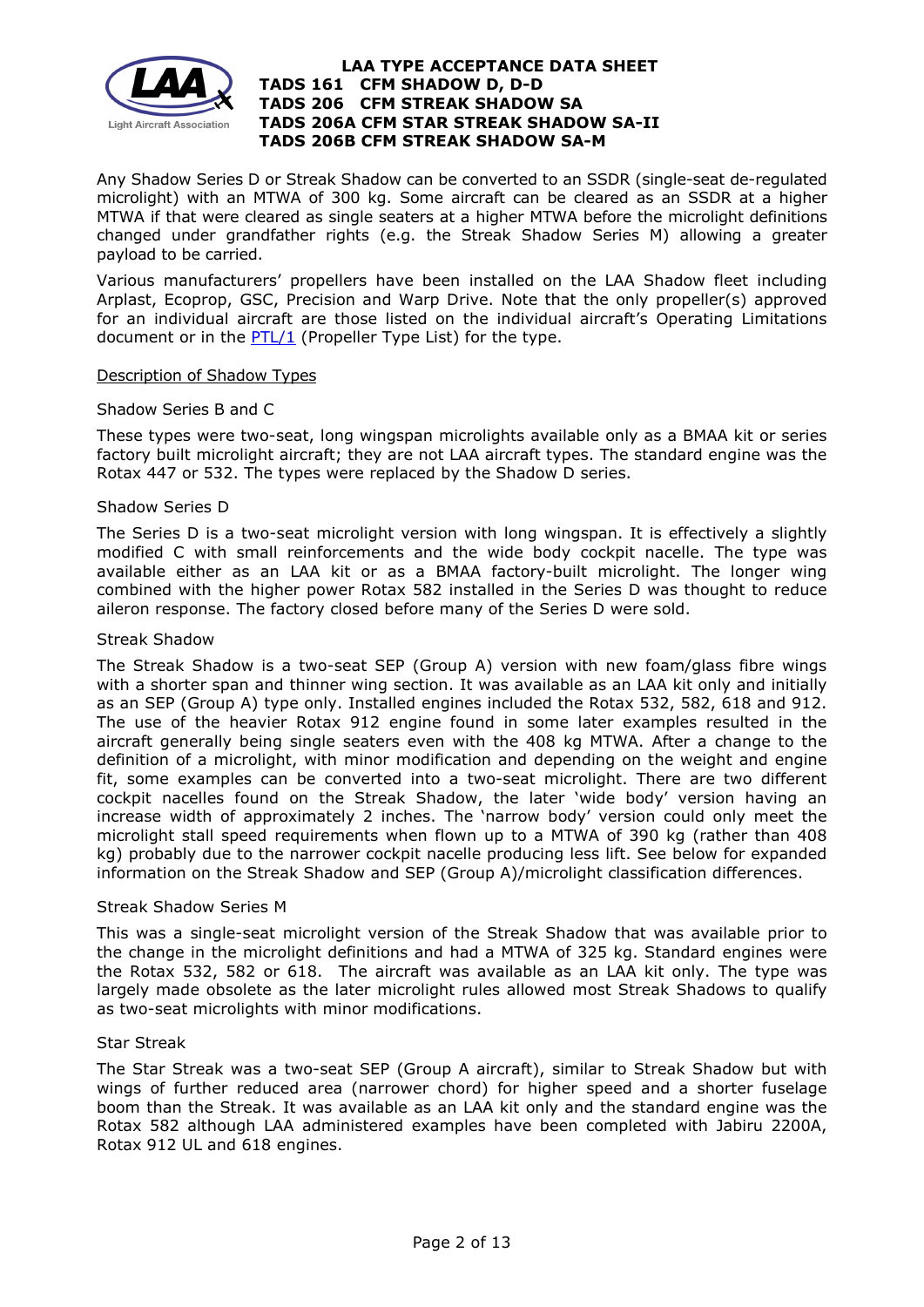

### Streak Shadow Type Classification Background Information

Regarding the Streak Shadow, the type's Airworthiness Approval Note (AAN) includes some expanded information that may be of interest as to the aircraft's type classification.

The Streak Shadow was originally introduced in the late 1980s. At that time the maximum permitted gross weight for a microlight aircraft was defined as 390 kg and the maximum permitted wing loading for a microlight was defined as 25 kg/sq metre. With a maximum gross weight of 408 kg, the Streak Shadow was therefore classified as a 'Group A' aircraft rather than a microlight.

Another variant, the Streak Shadow Series M (CFM designation Streak Shadow SA-M), was introduced shortly afterwards which was a single seater version of the Streak Shadow, with a max MTWA limited to 325 kg. As this variant has a MTWA of less than 390 kg and a wing loading less than 25 kg/sq metre it has always been classified as a microlight.

In the mid-1990s, the original kit manufacturer, CFM Metal-FAX, introduced a design change to the aircraft which widened the cockpit by 2 inches for increased comfort in the cockpit.

Following the change in the microlight definition to a maximum gross weight of 450 kg and the option of a stall speed not exceeding 35 kts as an alternative to a wing loading of less than 25 kg per square metre, the classification of the Streak Shadow was reviewed by the LAA. While the maximum gross weight at 408 kg was within the 450 kg microlight limit, the wing loading of more than 30 kg/sq metre significantly exceeds the microlight limit of 25 kg/sq metre. Exhaustive stall speed tests have been carried out with various Streak Shadows to measure the true minimum achievable airspeed in the landing configuration and this has been determined to be over 35 kts CAS with full flap at max gross weight when the aircraft is in standard configuration. An unmodified Streak Shadow, either with the wide or narrow cockpit is therefore outside of the microlight definition and remains classified as an SEP (Group A) aeroplane.

Further work by the former kit manufacturers, CFM Aircraft Ltd, resulted in a modification which fits an elevator gap seal and increases the elevator effectiveness of the aircraft. This modification allows the wide-cockpit version of the Streak Shadow to achieve a 35 kt stall speed at a maximum gross weight of 408 kg, power off with full flap. With this modification the wide-cockpit Streak Shadow can be re-classified as a microlight.

With the elevator gap seal modification in place, the stall speed of the narrow-cockpit version of the Streak Shadow was found to be approximately one knot higher than that of the wide cockpit model. With the narrow cockpit version it was necessary to reduce the maximum gross weight to 390 kg in order to reduce the stall speed to the 35 kt figure required to meet the microlight definition. With the elevator gap seal in place, the narrowcockpit version of the Streak Shadow may be reclassified as a microlight providing the gross weight is also reduced to 390 kg.

### **Section 2 – Mandatory information for owners, operators and inspectors**

At all times, responsibility for the maintenance and airworthiness of an aircraft rests with the owner. Condition No 3 of a Permit to Fly requires that: *"the aircraft shall be maintained in an airworthy condition".*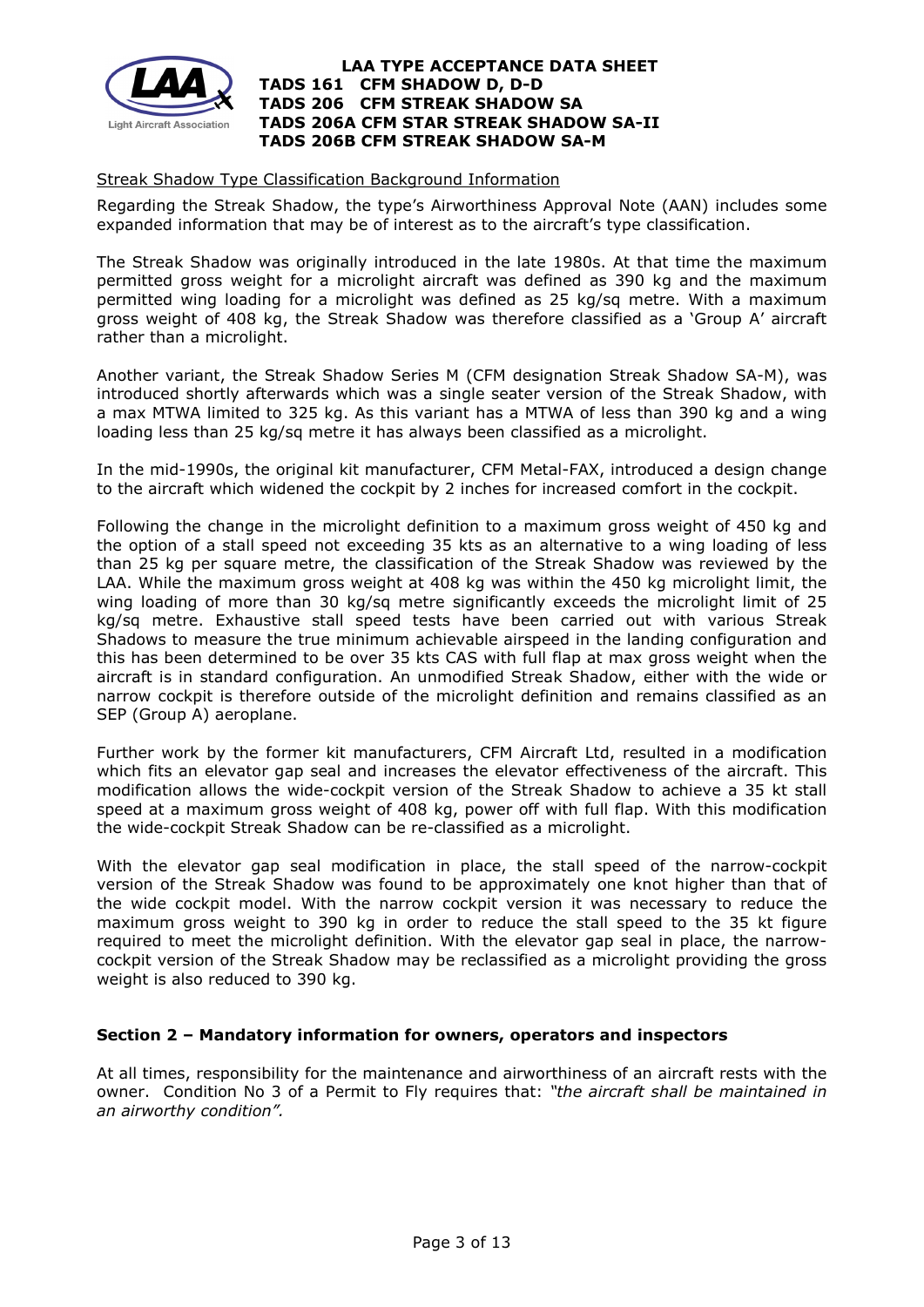

# 2.1 Fast Build Kit 51% Compliance

The kit was accepted under the former 500 hour rule. Kit production ceased prior to the introduction of the 51% rule.

## 2.2 Build Manual

A CFM Build Manual describes the construction of the kit.

## 2.3 Build Inspections

Build inspection schedule: 7 (CFM Shadow/Streak Shadow/Starstreak). Inspector approval codes A-A, AC-1, AC-2, K and (for microlights only) M. Inspector signing off final inspection also requires 'first flight' endorsement.

# 2.4 Flight Manual

Refer to CFM Shadow Pilot's Manual.

# 2.5 Mandatory Permit Directives

Applicable specifically to this aircraft type:

| MPD Number      | Description                                              | Applicability                                                                                         |
|-----------------|----------------------------------------------------------|-------------------------------------------------------------------------------------------------------|
| MPD 1998-013 R2 | Rudder fin post                                          | Shadow Series B, C and D, Streak<br>Shadow and Starstreak                                             |
| MPD 2001-002 R2 | Cracking of tailplane spar leading<br>edge spigot tube   | All variants                                                                                          |
| MPD 2002-004 R1 | Propeller hub mounting bolts                             | Shadow Series D, D-D and Streak<br>Shadow powered by Rotax 582 and<br>fitted with Precision Propeller |
| MPD 2003-005 R1 | Installation of ASI and altimeter<br>correction placards | Shadow Series D and D-D                                                                               |
| MPD 2004-007 R1 | Main undercarriage                                       | All Shadow Series B, B-D, C, C-D, D<br>and D-D, Streak Shadow and<br>Starstreak                       |
| MPD 2004-008 R1 | Nose wheel undercarriage                                 | All Shadow Series B, B-D, C, C-D<br>and D-D, Streak Shadow and<br>Starstreak                          |
| MPD 2005-003    | Elevator flutter                                         | Amateur built Shadow Series D, D-D,<br>Streak Shadow and Starstreak                                   |

Notes on the above can be found in Para 3.4 (where applicable).

Also check the LAA website for MPDs that are non-type specific [\(TL2.22\)](http://www.lightaircraftassociation.co.uk/engineering/TechnicalLeaflets/Operating%20An%20Aircraft/TL%202.22%20non-type%20specific%20MPDs.pdf).

### 2.6 LAA Required Modifications (including LAA issued AILs, SBs, etc)

| Ref Number  | Description                                              | Applicability           |
|-------------|----------------------------------------------------------|-------------------------|
| MOD/161/001 | Installation of ASI and altimeter<br>correction placards | Shadow Series D and D-D |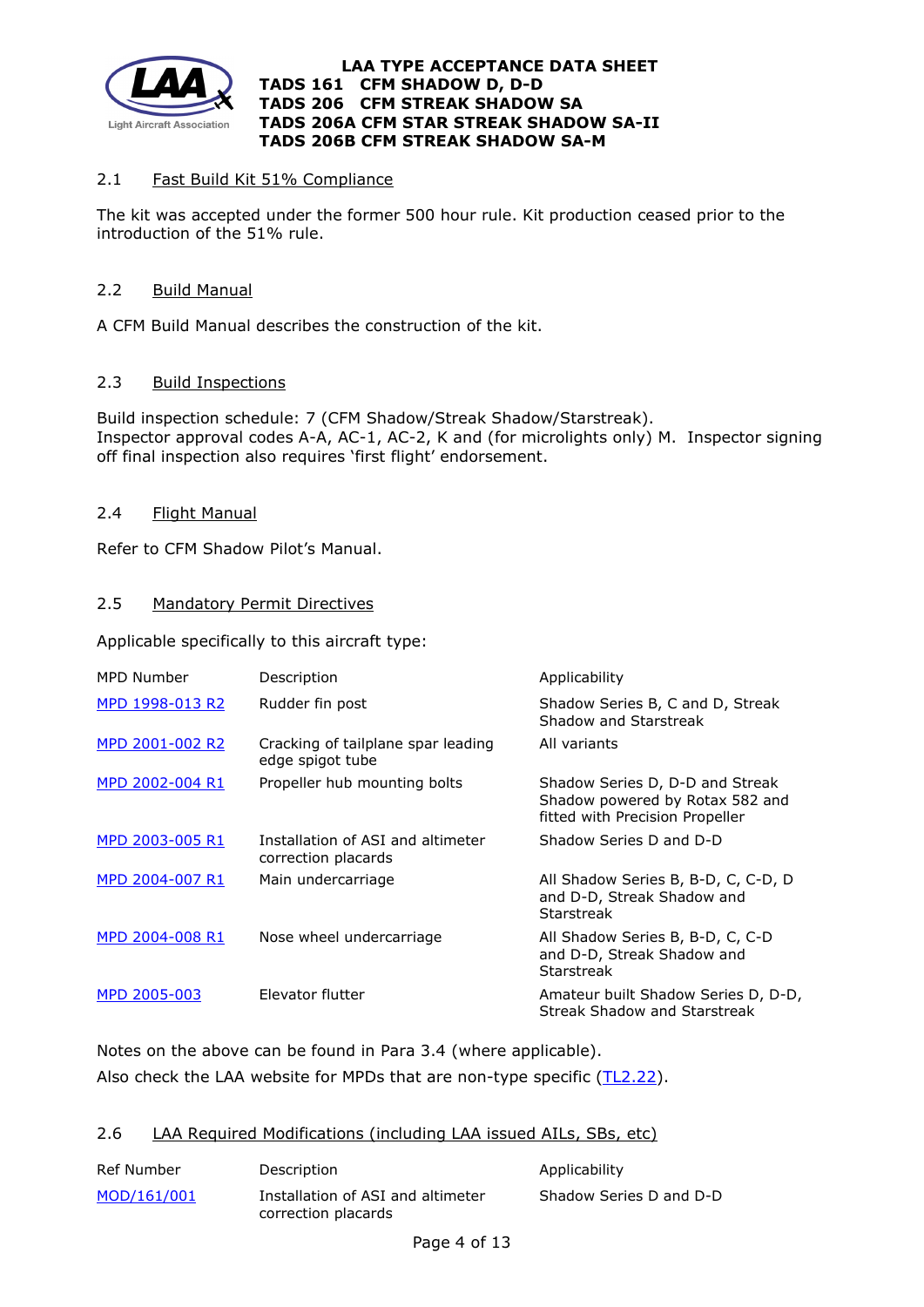

| MOD/206/002       | Inspection of nose undercarriage,<br>bungee pretension and bungee<br>condition                         | All amateur built Shadow Series D,<br>Streak Shadow and Starstreak                        |  |  |
|-------------------|--------------------------------------------------------------------------------------------------------|-------------------------------------------------------------------------------------------|--|--|
| MOD/206/003       | Elimination of elevator flutter<br>(standard damper mod <u>SM11419</u> or<br>agreed alternative)       | All Streak Shadow, Starstreak and<br>Shadow Series D operating on an<br>LAA Permit to Fly |  |  |
| MOD/206/004       | Change to Precision Propellers to<br>replace aluminium pitch blocks by<br>moulded plastic pitch blocks | All aircraft fitted with Precision<br>Propellers                                          |  |  |
| MOD/206/005       | Inspection of F153 hanger tube<br>brackets                                                             | All variants                                                                              |  |  |
| MOD/206/006       | Incorporation of a front hangar<br>bracket support (CFM SB 9 refers)                                   | All variants                                                                              |  |  |
| MOD/206/007 Iss 1 | tank<br>inspection<br>also<br>Fuel<br>(see<br>LAA/AWA/17 11)                                           | All variants operating on an LAA<br>permit to Fly                                         |  |  |

Note: [MPD 2004-007 R1](http://www.lightaircraftassociation.co.uk/engineering/TADs/206/2004-007r1.pdf) mandated the replacement of the original design of main undercarriage with one of the following replacement designs:

- 1. Crosbie upgraded pultrusion rod retrofit main undercarriage (LAA mod [SM11121\)](http://www.lightaircraftassociation.co.uk/engineering/TADs/206/206_Crosbie%20Shadow_SM11121.pdf)
- 2. Cook aluminium retrofit main undercarriage (LAA mod [SM11337\)](http://www.lightaircraftassociation.co.uk/engineering/TADs/206/206_CFM%20Streak%20Shadow%20SM11337.pdf)
- 3. Wighton/CFM factory composite main undercarriage (LAA mod 11132)

The CFM optional elevator gap seal is mandatory on microlight two seaters to achieve microlight stall speed requirement.

### 2.7 Additional engine operating limitations to be placarded or shown by instrument markings

A number of different engines have been installed on the LAA Shadow fleet, therefore:

- 1. Refer to the engine manufacturer's latest documentation for the definitive parameter values and recommended instruments.
- 2. Where an instrument is not fitted, the limit need not be displayed.

### 2.8 Control surface deflections

|              | Up    | $20^{\circ}$ |
|--------------|-------|--------------|
| Ailerons     | Down  | $10^{\circ}$ |
|              | Up    | $20^{\circ}$ |
| Elevators    | Down  | 16°          |
| Elevator tab | Up    | 22°          |
|              | Down  | $20^{\circ}$ |
| Rudder       | Left  | 25°          |
|              | Right | 25°          |
| Flap         | Down: | $30^{\circ}$ |

### 2.9 Operating Limitations and Placards

There are a number of different variants of the Shadow on the LAA fleet and within each variant there are various engines, differences and modifications. Therefore, refer to an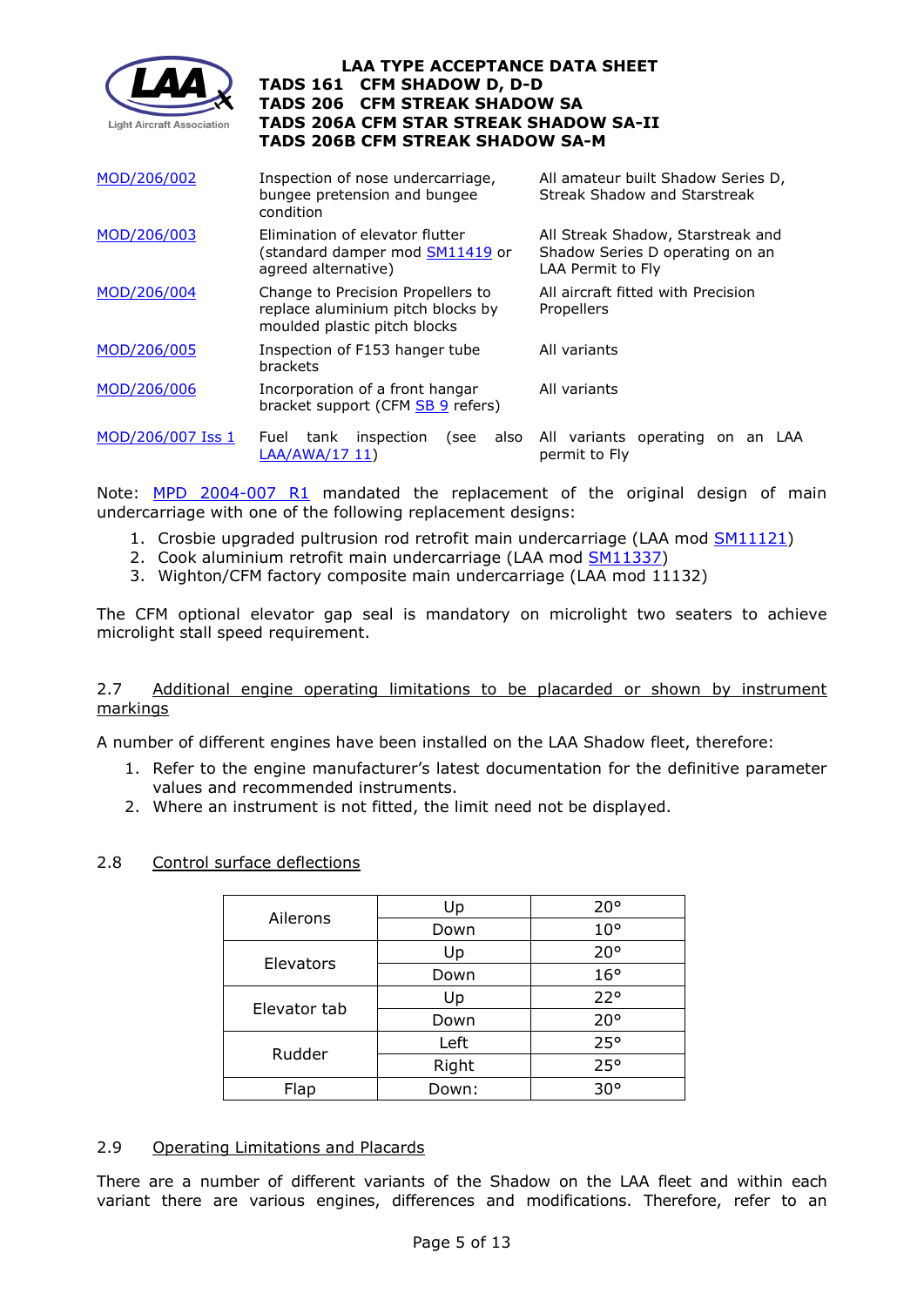

individual aircraft's Operating Limitations document for the information pertinent to that specific aircraft where required.

### LIMITATIONS

1. Maximum number of occupants authorised to be carried: Refer to individual aircraft's Operating Limitations

2. The aircraft must be operated in compliance with the following operating limitations, which shall be displayed in the cockpit by means of placards or instrument markings:

- 2.1 Aerobatic Limitations
	- SEP (Group A) aircraft:

Aerobatic manoeuvres are prohibited. Intentional spinning is prohibited.

Microlight aircraft:

The aeroplane is permitted to fly only for non-aerobatic operation. In this context, non-aerobatic operation includes:

i. Any manoeuvre necessary for normal flying.

- ii. Intentional stalls from level flight.
- iii. Steep turns in which the angle of bank does not exceed 60 degrees.

Intentional spinning is prohibited.

2.2 Loading Limitations

 Maximum Total Weight Authorised: Refer to individual aircraft's Operating Limitations CG Range: Refer to individual aircraft's Operating Limitations Datum Point is: A point 24.0 inches forward of the leading edge of the wing at the root

2.3 Engine Limitations

There are a wide variety of engines installed in the type, therefore, refer to the engine manufacturer's data for Maximum RPM and Maximum continuous RPM figures.

2.4 Airspeed Limitations

 Maximum Indicated Airspeed (Vne): 140 mph Maximum indicated airspeed with flaps extended (Vfe): 65 mph

2.5 Other Limitations

 The aircraft shall be flown by day and under Visual Flight Rules only. Smoking in the aircraft is prohibited.

Additional Placards:

"Occupant Warning - This Aircraft has not been Certificated to an International Requirement"

A fireproof identification plate must be fitted to fuselage, engraved or stamped with aircraft's registration letters.

For microlight aircraft, additional microlight weight placard must be fitted as described in [TL 2.11](http://www.lightaircraftassociation.co.uk/engineering/TechnicalLeaflets/Operating%20An%20Aircraft/TL%202.11%20Placards%20and%20Labels.pdf) regarding empty weight and payload.

#### 2.10 Maximum permitted empty weight

Note: The Maximum permitted empty weight is applicable to microlight variants only.

| Model            | Engine    | <b>MTWA</b> | Maximum empty weight |
|------------------|-----------|-------------|----------------------|
| Streak Shadow SA | Rotax 532 | 408 ka      | 221 kg               |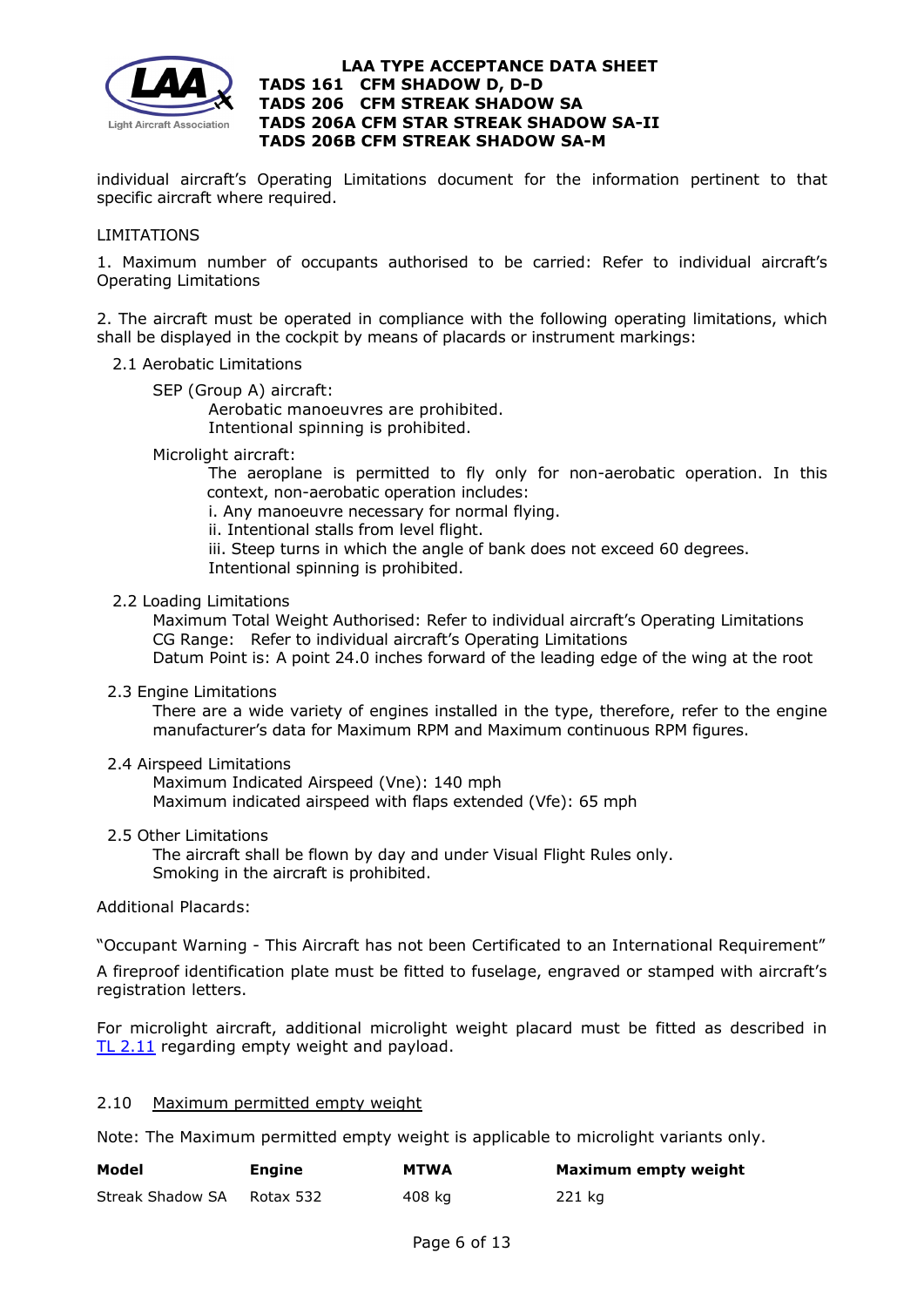

| Streak Shadow SA        | Rotax 582    | 408 kg | 218 kg                          |
|-------------------------|--------------|--------|---------------------------------|
| Streak Shadow SA        | Rotax 618    | 408 kg | 213 kg                          |
| <b>Streak Shadow SA</b> | Rotax 912 UL | 408 kg | 226 kg                          |
| Streak Shadow SA        | Rotax 532    | 390 kg | 203 kg (narrow body microlight) |
| <b>Streak Shadow SA</b> | Rotax 582    | 390 kg | 200 kg (narrow body microlight) |

# **Section 3 – Advice to owners, operators and inspectors**

### 3.1 Maintenance Manual

Refer to CFM Streak Shadow Service Manual. The Service Manual includes a maintenance schedule.

For engine information, consult the relevant engine manufacturer's schedule.

## 3.2 Manufacturer's/Standard Options

The listing below shows the factory options that have been accepted by the LAA.

- 1. Narrow body fuselage (became obsolete with introduction of wide body fuselage)
- 2. CFM Slipper tank
- 3. CFM Extended footwell
- 4. Crosbie extended footwell
- 5. CFM engine cooling airscoop, standard for 618 engine, optional on 582
- 6. CFM Single or dual controls

The Streak Shadow SA was designed as an SEP Aeroplane and is normally classified as such. Some examples are however classified as microlights. In order to be classified as a microlight, the Streak Shadow must be in one of the following configurations:

- a. Limited to single seat use, narrow body, with the rear seat blocked off by a special blocking bar, reduced fuel tank capacity, max gross weight restricted to 716 lbs. This version was designated Streak Shadow SA-M.
- b. Narrow body, two seat, with elevator gap seal fitted and flap travel not less than 30°. Max gross weight restricted to 390 kg. Remains designated Streak Shadow SA.
- c. Wide body, two seat, with elevator gap seal and flap travel not less than  $30^{\circ}$ . Max gross weight 408 kg. Remains designated Streak Shadow SA.

### 3.3 Manufacturer's Information (including Service Bulletins, Service Letters, etc)

In the absence of any over-riding LAA classification, inspections and modifications published by the manufacturer should be satisfied according to the recommendation of the manufacturer. It is the owner's responsibility to be aware of and supply such information to their Inspector.

| Reference       | Description                                                                | Applicability                                                       |
|-----------------|----------------------------------------------------------------------------|---------------------------------------------------------------------|
| <b>SB7</b>      | Light/reflective stripe on dark-painted<br>wings to minimise solar heating | Shadow Series B, B-D, C, C-D, Streak<br>Shadow Series S-A1 and S-A  |
| SB <sub>8</sub> | Alloy main wheels - remove sharp edges<br>before assembly                  | Shadow Series B, B-D, C, C-D, Streak<br>Shadow Series S-A1 and S-A  |
| SB <sub>9</sub> | Support for front hanger brackets -<br>optional reinforcement              | Shadow Series B, B-D, C, C-D, Streak<br>Shadow Series S-A1 and S-A. |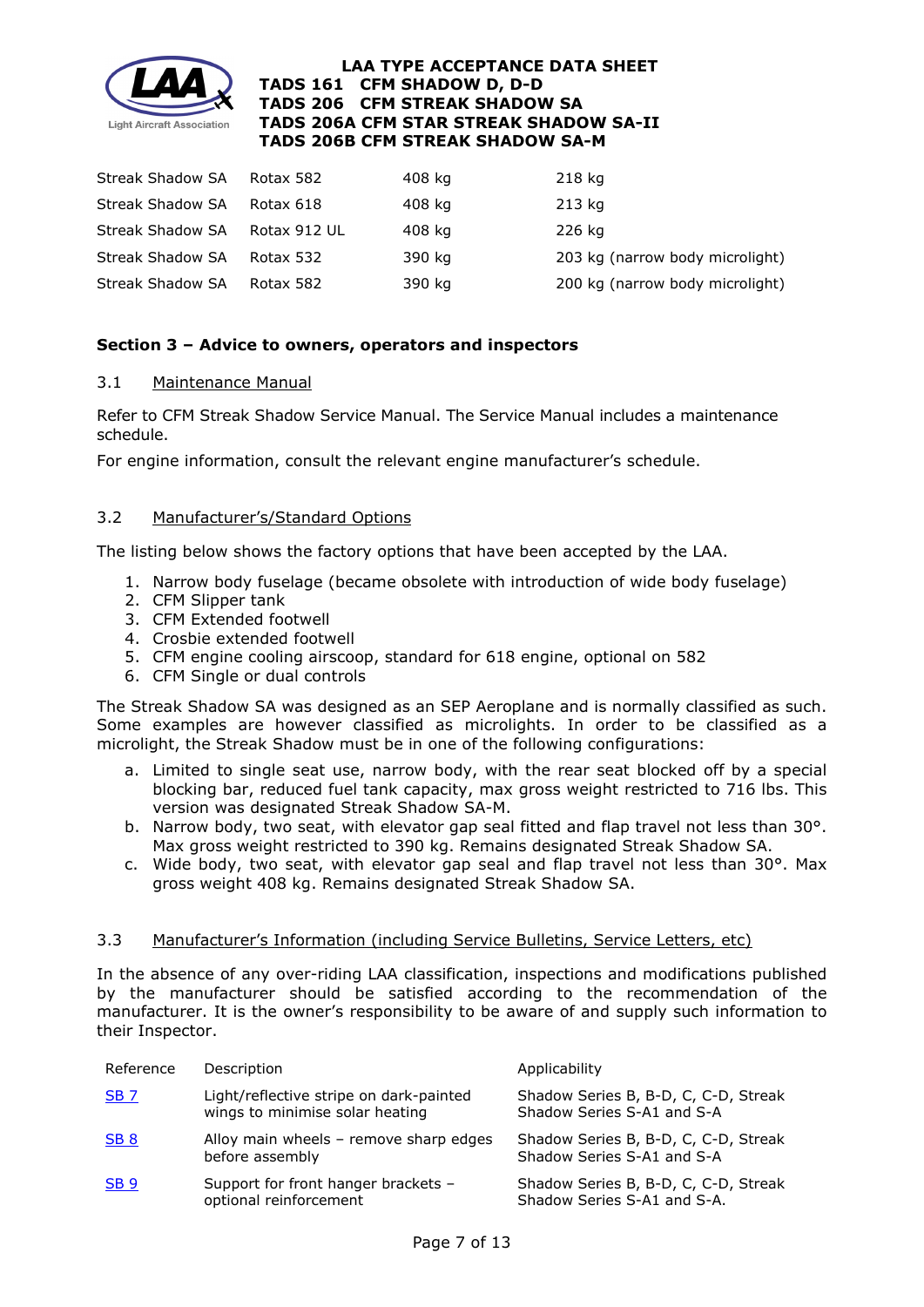

| <b>SB 10</b>       | Fore and aft wing movement, provision of<br>pressure pads   | Shadow Series B, B-D, C, C-D, S-A, S-AI,<br>SA-M and S-S                                              |
|--------------------|-------------------------------------------------------------|-------------------------------------------------------------------------------------------------------|
| <b>SB 11</b>       | Teleflex (optional)                                         | Shadow Series B, B-D, C, C-D, S-A, S-AI,<br>SA-M and S-S                                              |
| <b>SB 12</b>       | Rudder fin post - cracking                                  | Shadow Series B, C and D, Streak<br>Shadow and Starstreak                                             |
| <b>SB 13</b>       | Inspect rudder pedal hinges for<br>wear/security (advisory) | All variants with $>1000$ hrs flight time                                                             |
| <b>SB 14 Iss 2</b> | Cracking of tailplane spar leading edge<br>spigot tubes     | All variants                                                                                          |
| <b>SB 16</b>       | Propeller mounting bolts                                    | Shadow Series D, D-D and Streak<br>Shadow powered by Rotax 582 and fitted<br>with Precision Propeller |

### 3.4 Special Inspection Points

1. Microlight category Shadows: many CFM aircraft are in the microlight category and unless inspectors have a thorough knowledge of the type it may not be obvious whether the example being inspected is a microlight or not. The only definitive way to tell is to check the aircraft's Permit to Fly documents.

The title block on the heading page of the Permit will specify the aircraft's classification as either 'Microlight' or 'Aeroplane', (or if it says 'Small Light Aeroplane' then this should be interpreted as a 'Microlight'). If a microlight, then the Inspector should check that the aircraft has been issued with a CAA Noise Certificate showing correct data with regard to propeller, engine, intake and exhaust detail.

2. [MPD 1998-013 R2](http://www.lightaircraftassociation.co.uk/engineering/TADs/206/1998-013r2.pdf) Rudder fin post

There have been examples of cracking at the top of the rudder fin post where the fin post enters the boom tube. In addition there is evidence that some aircraft have been unofficially modified in this area. LAA inspectors should be aware that in 1998 the CAA published the above MPD. This requires immediate inspection and replacement if cracked, or modification prior to next Permit renewal inspection, of the rudder fin post on CFM Shadow Series B, C and D, Streak Shadow and Star Streak aircraft. Compliance with this MPD must be entered into the aircraft log book. Refer also to CFM  $SB$  12 and if required, owners/inspectors should contact the Shadow Flight Centre for further information.

Note: this MPD was reissued by the CAA to extend its applicability to cover all examples of the types affected, not just the microlight versions.

### 3. [MPD 2001-002 R2](http://www.lightaircraftassociation.co.uk/engineering/TADs/206/2001-002r2.pdf) Cracking of tailplane spar leading edge spigot tube

Where the tailplane leading and trailing edge tubes plug into the boom tube, check that cracking/fretting is not occurring on the tailplane tubes. This problem can result in disconnection of the front spar and loss of control of the aircraft. Cross refer to CFM [SB 14 Issue 2](http://www.lightaircraftassociation.co.uk/engineering/TADs/206/SB14v2.pdf) which includes a requirement for a check at each routine inspection including pre-flight checks for excessive movement around the leading and trailing edge joints of the tailplane to boom fixings. Every 20 hours, the tailplanes must be de-rigged and a close visual inspection carried out. Note: this MPD was reissued by the CAA to extend its applicability to cover all examples of the types affected, not just the microlight versions. Furthermore, the inspection requirements were amended in issue 2 of the SB.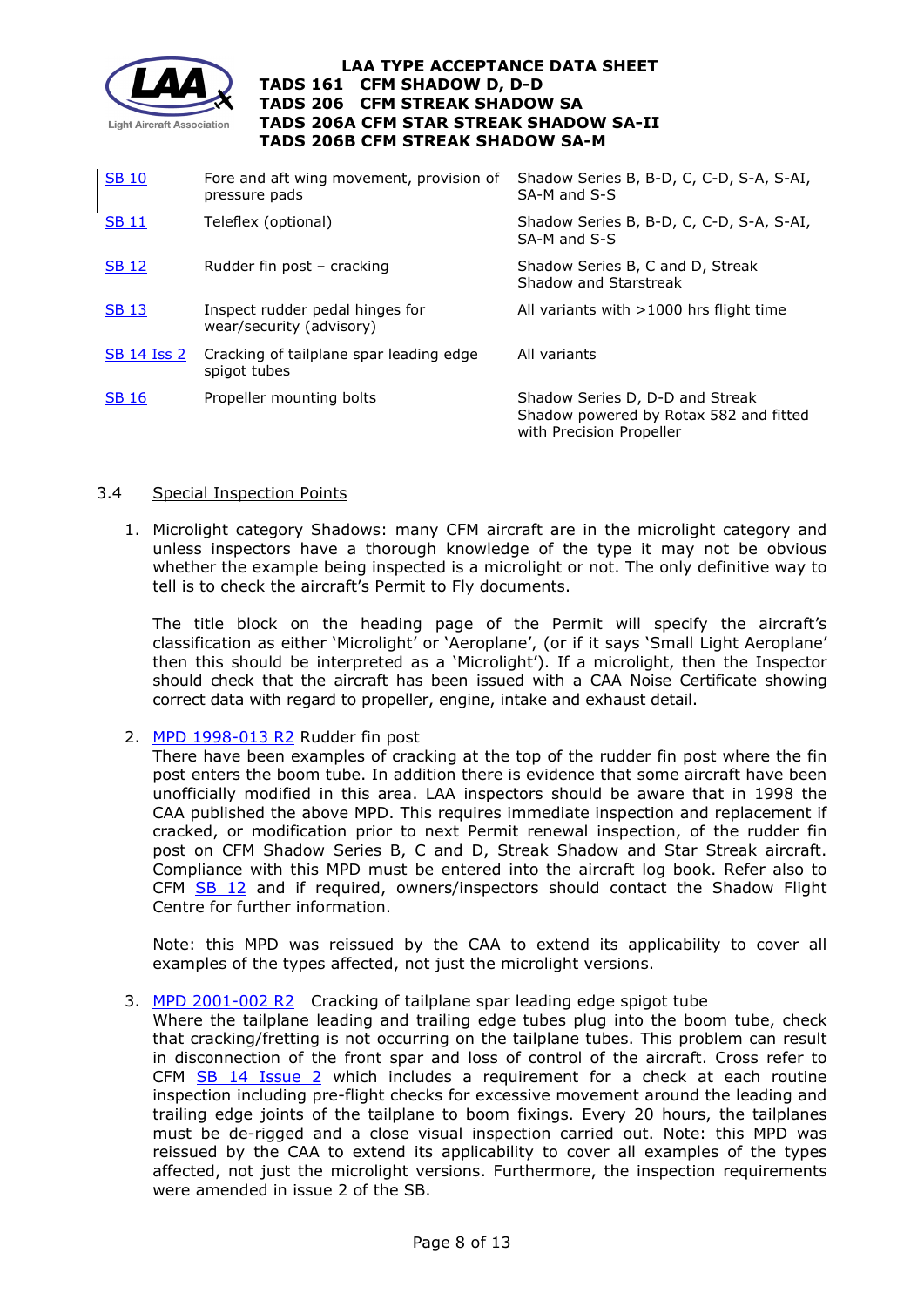

# 4. [MPD 2002-004 R1](http://www.lightaircraftassociation.co.uk/engineering/TADs/206/2002-004r1.pdf) Propeller hub mounting bolts

There were two serious incidents reported of failure of the propeller hub mounting bolts used on CFM aircraft fitted with Rotax engines and Precision propellers. In both cases the propeller came off in flight. Bolts must be replaced with new bolts every 25 hours. This MPD affects only those aircraft with threaded holes in the gearbox output flange and not those with plain holes. Cross refer CFM [SB 16](http://www.lightaircraftassociation.co.uk/engineering/TADs/206/SB16.pdf)

#### 5. [MPD 2003-005 R1](http://www.lightaircraftassociation.co.uk/engineering/TADs/206/2003-005%20R1.pdf) Installation of ASI and altimeter placards

Due to the position of the static port on the CFM Shadow Series D and D-D aircraft, the ASI and altimeter on these aircraft over read. In order to allow more accurate flight planning and altitude reporting, this MPD introduces ASI and altimeter



correction placards and an addendum to the Pilot's Handling Notes. Note that there are no changes as to how the aircraft should be flown. The stall, manoeuvring and never-exceed speeds occur at the same indicated airspeeds as before. The information in this bulletin merely aids flight planning and navigation by giving the correct calibrated airspeeds for use in ground speed calculations. [MOD/161/001](http://www.lightaircraftassociation.co.uk/engineering/TADs/206/MOD%20161%20001.pdf) refers.

### 6. [MPD 2004-007 R1](http://www.lightaircraftassociation.co.uk/engineering/TADs/206/2004-007r1.pdf) Main undercarriage

Following a number of undercarriage failures in service, the original CFM-supplied main undercarriage was outlawed by the issue of this MPD. Publication of this MPD effectively grounded all affected aircraft immediately because at the time of publication replacement modified undercarriages were not available. The Shadow is only permitted to fly in the UK with one of the accepted alternative main undercarriages listed under paragraph 2.6 'LAA Mandatory Modifications', above.

Inspectors should be careful to ensure that the problem illustrated below of elongated holes being introduced into the drag struts when fitting new undercarriages has not occurred to any aircraft they inspect.

### 7. [MPD 2004-008 R1](http://www.lightaircraftassociation.co.uk/engineering/TADs/206/2004-008r1.pdf) Nose wheel undercarriage

Compliance: Before next flight and subsequently at each 50 hour and annual check. Background: Experience from incidents has shown that there is a possibility of nose leg damage or failure if the nose leg bungee is either insufficiently pre-tensioned or has become worn in service. Cross refer to [MOD/206/002.](http://www.lightaircraftassociation.co.uk/engineering/TADs/206/MOD002.pdf)

### Actions Required:

- a. Place the aircraft on level ground, and drain all fuel from the fuel tank.
- b. With a person of average weight (between 77 kg and 90 kg) occupying the front cockpit and with the rear seat empty, visually check that the nose wheel suspension is on the stop, i.e. there is no deflection of the nose leg suspension from the fully extended position.
- c. Check visually that when an additional weight of 10-20 kg is applied to the top of the nosecone (in the vicinity of the top of the instrument panel) the nose wheel suspension comes just off the stop.
- d. If the nose leg is off the stop at stage 2 above, or does not come off the stop at stage 3 above then the nose leg bungee is incorrectly installed or has deteriorated in condition. It must therefore be replaced in accordance with the CFM instructions, setting the pre-tension so as to satisfy the criteria of stage 2 and 3 above.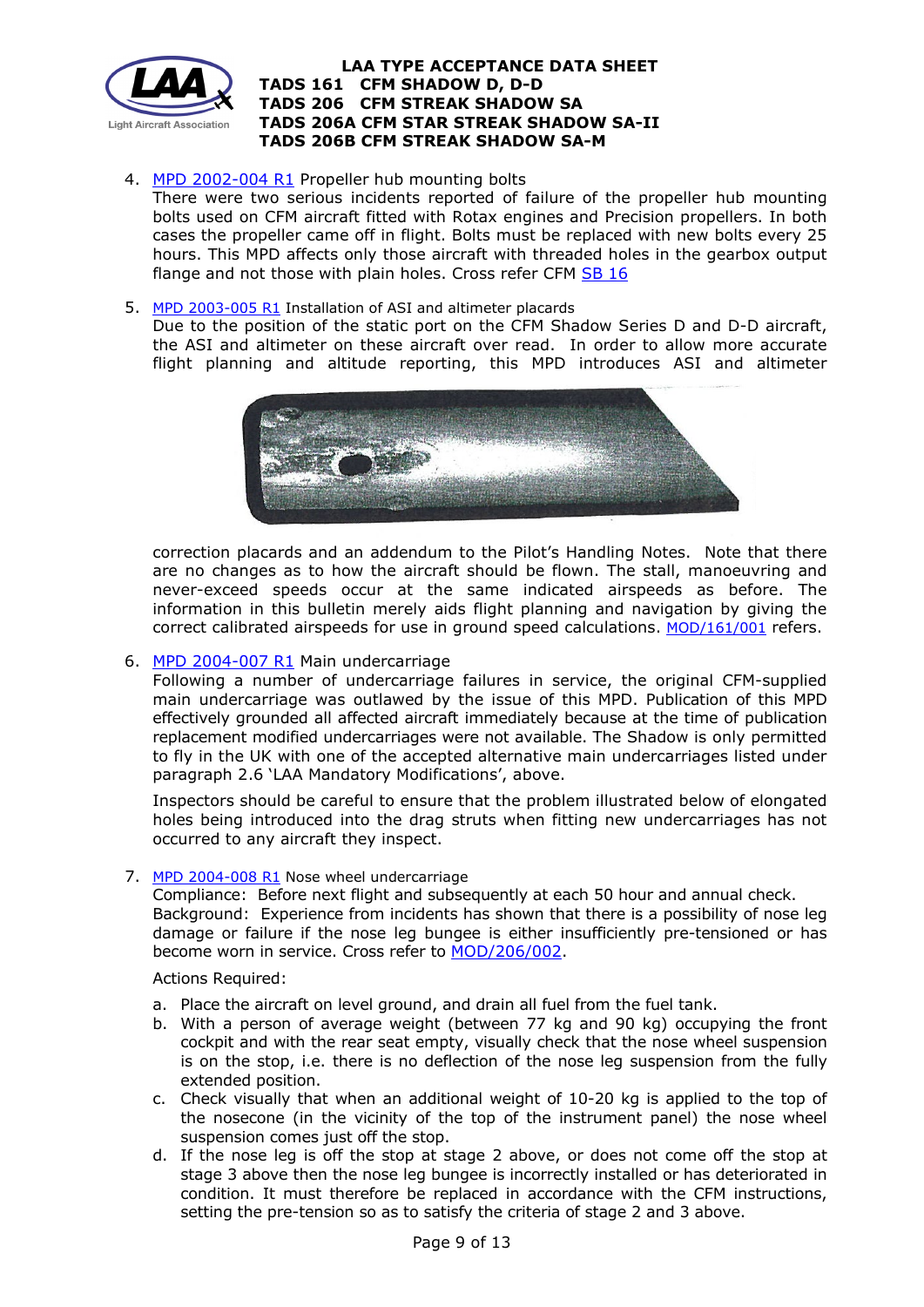

- e. Inspect the nose leg in the vicinity of the nose leg suspension stop cable. If there is evidence of wear of the nose leg through contact with cable, more than 0.005" deep, then the nose leg must be replaced. On completion, check that the bungee pre-tension has been set such that the criteria of stages 2 and 3 above are complied with.
- f. Inspect the bungee for signs of fraying, rotting of the outer braid or necking/failure of the internal rubber cords. If any of these conditions exist then the bungee must be replaced in accordance with the CFM instructions and complying with the criteria of stages 2 and 3 above.
- g. Refill fuel tank as required, to avoid condensation forming in fuel tanks.

### 8. [MPD 2005-003](http://www.lightaircraftassociation.co.uk/engineering/TADs/206/2005-003.pdf) Elevator flutter

Following problems with elevator flutter, this MPD requires an approved modification to prevent flutter. The standard 'fix' is the addition of a flutter damper by LAA Mod [SM11419](http://www.lightaircraftassociation.co.uk/engineering/TADs/206/206_CFM%20Streak%20Shadow_SM11419.pdf) which consists of friction washers at the rear seat control column pivot. It is essential to check that the friction level is set as described in the LAA Mod. On single control examples (ie where there is no rear control column) the friction damper is installed at the pivot bolt of the front control column. This involves a minor alteration of the roll control stop to clear the damper. Cross refer [MOD/206/003.](http://www.lightaircraftassociation.co.uk/engineering/TADs/206/MOD003.pdf)

9. [MOD/206/005](http://www.lightaircraftassociation.co.uk/engineering/TADs/206/MOD005.pdf) Inspection of F153 hanger tube brackets (LAA classification A)

Compliance: At next, and thereafter at each subsequent Permit Renewal Inspection. Background: Following a cracking failure of an F153 Hanger Tube Bracket on an aircraft in Argentina, the following inspection was introduced to monitor these brackets to see if a significant problem exists. There have been no reports in the UK of any such failure of these brackets. Check for any signs of looseness in attachment of wing centre section to fuselage boom which might indicate cracking in the hanger brackets.

This inspection will require two people.

- a. Firmly chock the main wheels to prevent them moving during the inspection.
- b. From the rear cockpit, equipped with a good light source, inspect the F153 plates for cracks and any evidence of movement or fretting within the hanger tube and the bolts for tightness.
- c. Whilst inspecting the plates, ask a helper to gently push the wing fore and aft and check, visually or by feel, for any signs of movement between the plate and the hanger tube.
- d. Next try using a firm vertical force applied at the point where the wing strut attaches the wing. Warning: do not exert lifting pressures at the wing tip. Repeat this on the other side.
- e. Any evidence of undue movement or fretting should be investigated. If unsure the F153 may be removed from the aircraft for a detailed inspection.
- f. If everything appears normal, then return the aircraft to service.
- g. Any adverse finding should be reported to the LAA.



Page 10 of 13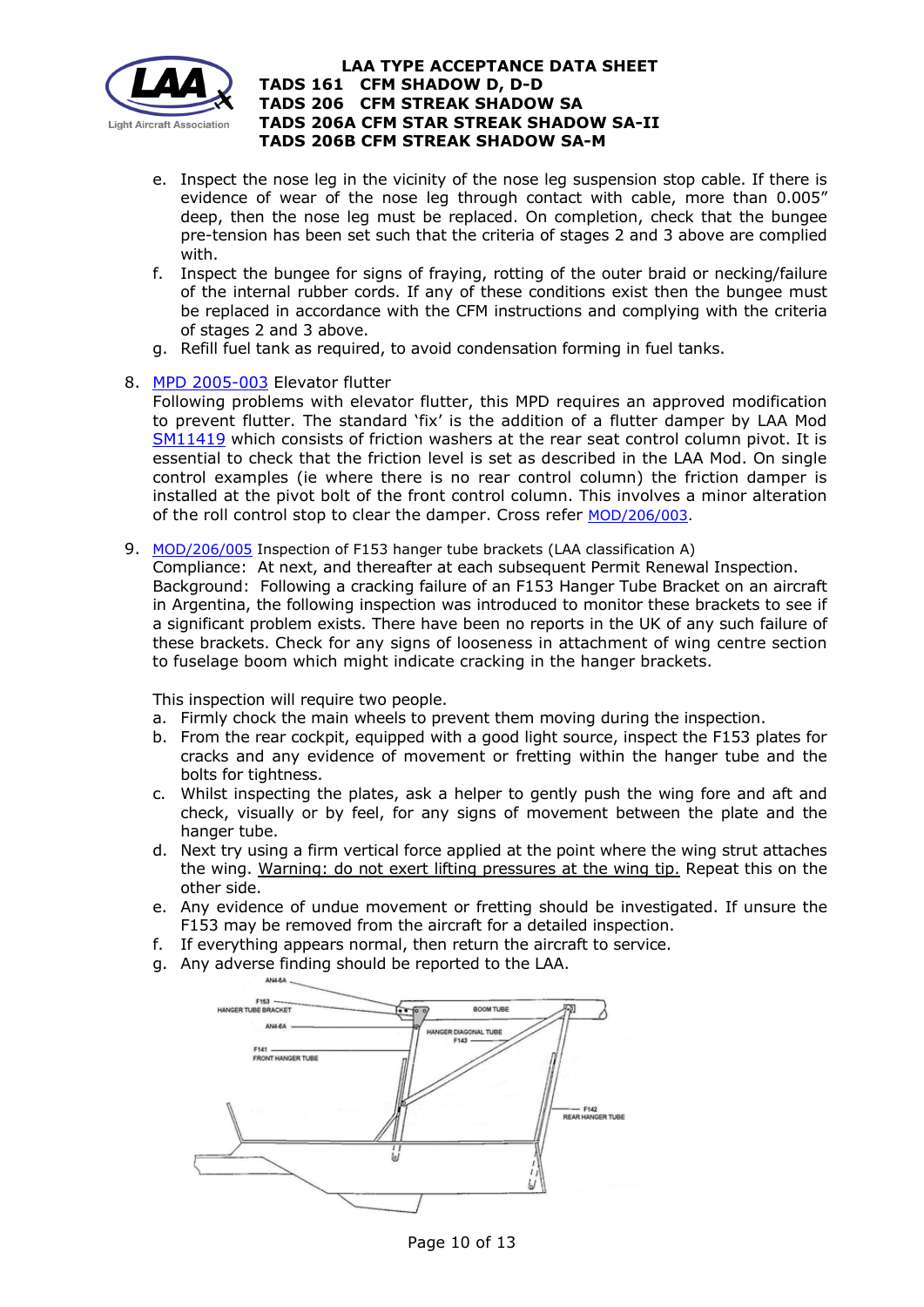

Certification: unless the F153 is removed and/or rectification required Inspector involvement is not required for this inspection. Nevertheless, compliance with this inspection should be recorded in the aircraft logbook.

10. [MOD/206/006](http://www.lightaircraftassociation.co.uk/engineering/TADs/206/MOD006.pdf) Front hangar bracket support (LAA classification A)

Compliance: Within 5 hours flying after 16/4/08.

Background: the failure of an F153 front hanger tube bracket on a CFM Streak Shadow has highlighted the need for constant vigilance in this area of the Shadow's airframe. This MOD requires that owners or operators ensure that the plywood bracket support, recommended by CFM [SB 9,](http://www.lightaircraftassociation.co.uk/engineering/TADs/206/SB9.pdf) is fitted.

Actions Required: inspect the aircraft and ensure the plywood support is fitted. If fitted, no further action is required. If the plywood bracket support is not fitted, then a bracket needs to be constructed and fitted in accordance with CFM [SB 9.](http://www.lightaircraftassociation.co.uk/engineering/TADs/206/SB9.pdf) Drawings and/or parts for this bracket support are available from the Shadow Flight Centre.

Certification: in all cases a logbook entry is required stating that LAA MOD/161/003 has been complied with.

- 11. MOD/206/001 Slipper tank This was cancelled as it was superseded by [MPD 2004-007 R1](http://www.lightaircraftassociation.co.uk/engineering/TADs/206/2004-007r1.pdf)
- 12. With Rotax 912 UL engine option, the throttle spring on the carburettors must be adjusted so that the system does not have a strong tendency to spring to 'full throttle' when the throttle knob is released, or require a strong pull to keep it in the closed position.
- 13. If a Rotax engine is fitted, the appropriate Rotax 2-stroke or Rotax 912 series installation checklist is to be completed (apart from flight test section) as part of the final inspections prior to applying for Permit to Fly.
- 14. If a Rotax 912 engine is fitted, a vapour return line must be fitted to the fuel system if unleaded Mogas fuel is to be used. This returns the excess fuel and vapour to one of the two fuel tanks. Returning it to the fuel supply pipe downstream of the tank outlet is not acceptable.
- 15. Fabric will lose strength with age, particularly if not protected from ultra-violet light by a conventional coloured dope or paint finish. Fabric finished with clear dope has a very short life.
- 16.Check the wings are not warped. Some wings have been found to be warped as supplied by CFM. Asymmetric wing warps can result in problems with roll trim particularly at high air speeds.
- 17. Due to use of epoxy-bonded wing spars, the strength of wing spars would be reduced if spar is subject to excessive solar heating. To reduce temperature rise in the wing spar, if the wings are of a dark colour, CFM called for a white or reflective stripe over the wing spar area on the wing upper surfaces. CFM  $SB$  7 refers.
- 18. Following a heavy landing, in addition to normal heavy landing checks, check boom attachments to the cockpit, firewall attachments to the fuselage and engine mount attachments to the firewall for signs of damage.
- 19.Check for signs of cracking/fretting at transport joint between outer wings and centre section where the D-box leading edge ply butts together. Forward loads on the wings in flight may cause progressive compression damage in this area.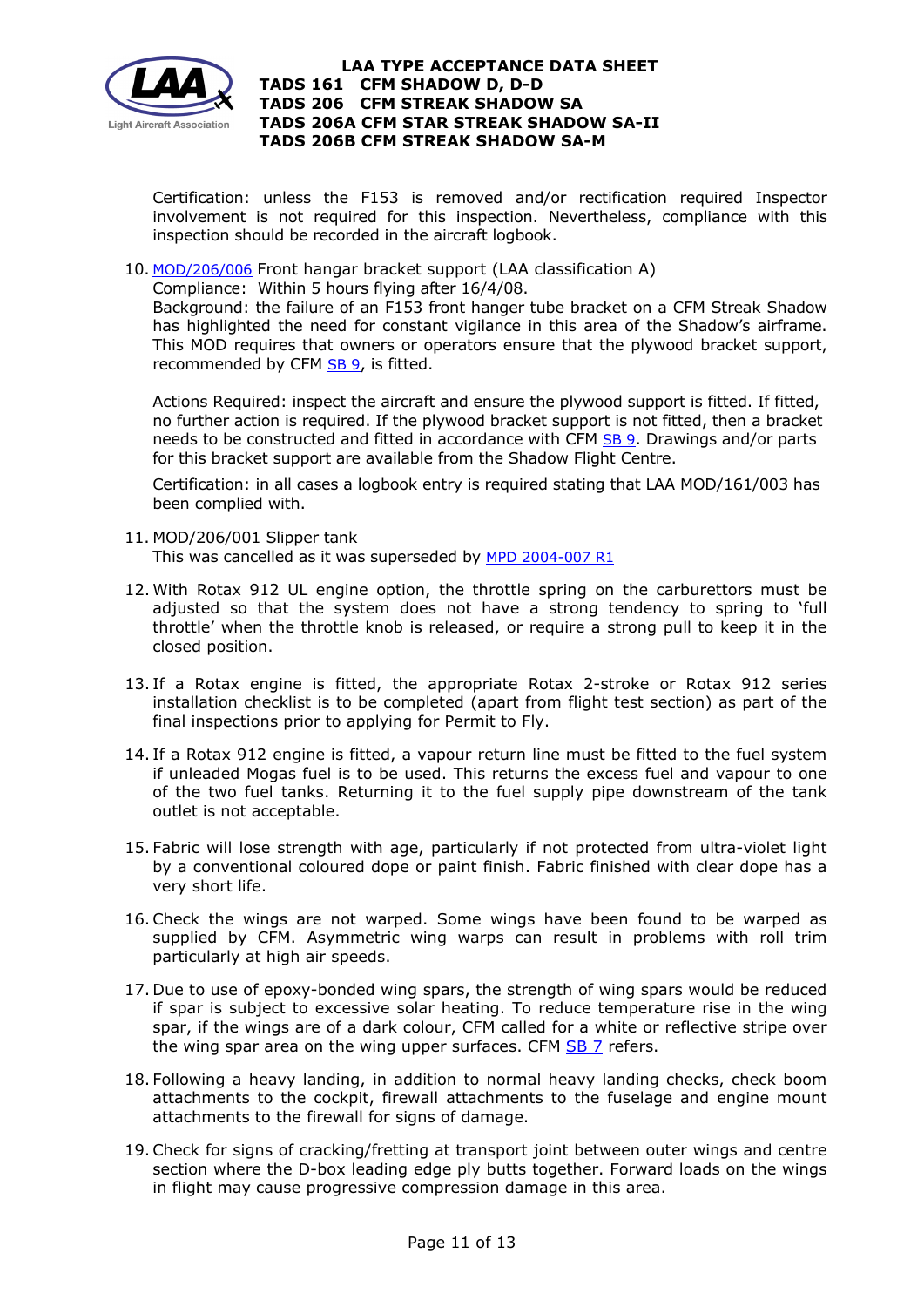

- 20.Check for overstress/heat/wear damage to nylon tail bumper. If tail bumper is in a weakened condition, it may not be effective in protecting fin and rudder from damage.
- 21. With Crosbie retro-fit main undercarriage, ensure that undercarriage drag struts are properly drilled for attachment bolts and bolt holes have not been 'slotted' to fit the job.
- 22. On the Shadow Series D, watch the empty weight.
- 23. Note that LAA inspectors are only permitted to sign-off LAA versions, and should not mistakenly inspect and sign-off BMAA aircraft (and vice versa).
- 24. In addition to the use of shorter span wings, the tailplane incidence of the Streak Shadow SA and SA-M differs from that of the microlight Shadow Series B, C and D aircraft.
- 25. An Airworthiness Alert [LAA/AWA/17 11](http://www.lightaircraftassociation.co.uk/engineering/TADs/206/cfm2017.pdf) was produced in November 2017 highlighting potential problems with Shadow fuel tanks and associated inspections to be carried out. Further information can be found in Airworthiness Information Leaflet [MOD/206/007 Issue 1](http://www.lightaircraftassociation.co.uk/engineering/TADs/206/MOD%20206%20007%20Issue%201.pdf) and [MAAN 2236 Issue 1.](http://www.lightaircraftassociation.co.uk/engineering/TADs/206/MAAN%202336%20Issue%201.pdf)

## 3.5 Operational Issues

- Check that elevator flutter damper is effective in preventing elevator flutter when stick is released, check when flying through turbulence and not just in smooth air
- Check lateral trim at all speeds to ensure that wing is not warped.
- Check engine cooling especially if cooling duct not fitted.

The following Safety Spot articles are relevant to Shadow aircraft

*Light Aviation* issue [March 2008](http://www.lightaircraftassociation.co.uk/Magazine/March08/SafetySpotMarch.pdf) *Hang brackets*

CFM shadow on rebuild was found with a failure in one of the hang brackets not suspected to be because of heavy landing incident. [SB 9](http://www.lightaircraftassociation.co.uk/engineering/TADs/206/SB9.pdf) required to reinforce this bracket

*Light Aviation* issue [July 2013](http://www.lightaircraftassociation.co.uk/2013/Magazine/July/safety_spot_jul.pdf) *Fin post failures*

Unusual movement noticed in fin post of Shadow and cracks found by second lower set of rivets. Damage could have been exacerbated by heavier engine and pull starts with aircraft resting on fin post.

*Light Aviation* issue [June 2016](http://www.lightaircraftassociation.co.uk/2016/Magazine/June/safety_spot.pdf) *Strut/wing connection failure*

Fabrication of strut not to drawings, use of epoxy and rivets increased stress as adhesion has broken down and corrosion products occupy greater volume overstressing and cracking attachment.

*Light Aviation* issue [December 2017](http://www.lightaircraftassociation.co.uk/2017/Magazine/Dec/SafetyDec.pdf) *Fuel tank inspection*

Degrading Fiberlam fuel tanks suspected to be the cause of engine stoppage in Ireland. If fiberlam is leaking it must be replaced